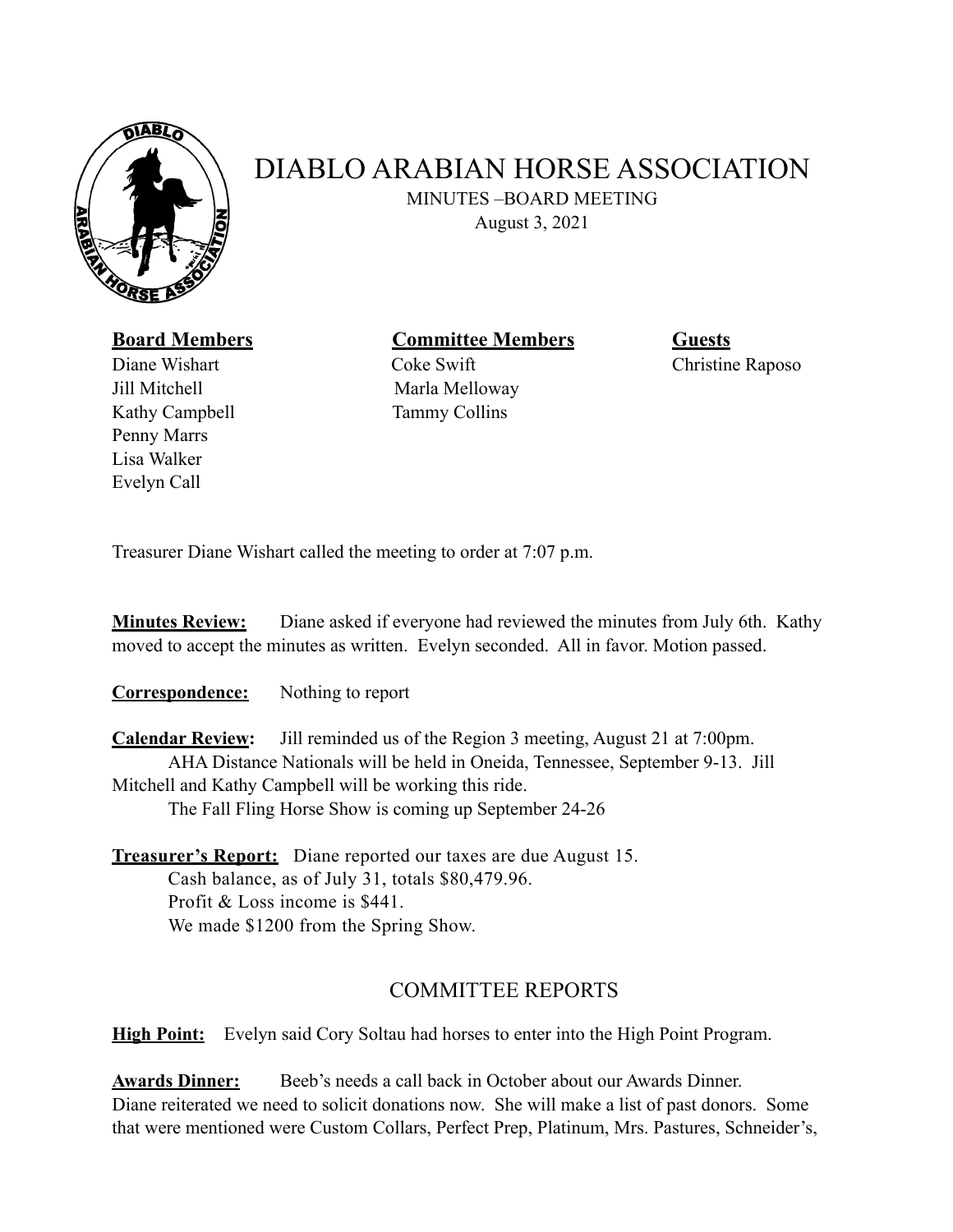Buckaroo Leather, Hangry Mare, Hat Lady, Incrediware, Elk Grove Milling, Purina, Succeed, Gretchen Vogelsang Magna Wave, Trainers for lesson packages, and Jennifer Yeatman. Evelyn mentioned we shouldn't limit our requests to horse products. Sponsons will be divided among the board members to contact, so no one is asked more than once.

 Diane looked up past income from the Silent Auctions. The best year was our 50th at Blackhawk, bringing in \$3000. We only made \$320 in 2018 and \$820 in 2019.

 Christine Raposo brought up having an on line auction may be a good way to go. It should be easy to set up through Video link. We would need a central location to have the items. Tammy said we need bids from on line agencies, and look into zoom or Facebook live.

Christine offered to look into venues for an on line Silent Auction.

This could work whether or not we can hold a dinner.

Evelyn suggested we talk about this in greater length at our next meeting.

**Club Excellence Entry:** Marla reported she has 3 items in the Club Excellence binder so far. We need a write up from Kathy Campbell on High Point and Hold Your Horses. Penny has some pictures of the Spring Show and offered to write it up. Coke will send Marla copies of the Spring Show Premium 2021, and the Fall Fling Premium 2020. She's also going to check with Kelly Keneally, our show photographer, for some candid public interest pictures from the shows. Tammy was asked to send in pictures and a write up about the Summer Camps.

The Club Excellence entry must be postmarked by August 15!

## **Breed Awareness, Family Outreach, Public Relations:** Nothing to report

**Social Media:** Jill told us the website and Facebook had been updated.

**Horse Shows:** Coke reported she will know tomorrow if Sharon Richards will fill the position of Show Secretary at the Fall Fling Show. Jan Dunlap and Kristy Hertz are still possibilities. John Lambert is the Main Ring judge. Sheri Odam will judge Working Western. Rich Doran is announcing. Debbie Wigman will help out also. Lorraine Smith and Kathi Daniels will help out in the Show Office. We have a small r judge for Western Dressage, which will allow showing to second level. We are still waiting on a Sport Horse judge.

 Coke asked Jill and Tammy to proof read the premium, so we can get it out on line next week. Regular entries will be accepted up to 2 weeks before the show. Jill talked about combining classes with few entries, possibly making some 18 and over, then splitting if necessary.

We need to order product. Marla will inventory what's left from the last show.

 Coke mentioned we had problems with the rental cars at the last time. Jill suggested we get rentals with the Costco discount.

 Coke informed us the EMT changes in Sacramento County have been rescinded. Art will continue to be our EMT.

**Trail:** Nothing to report